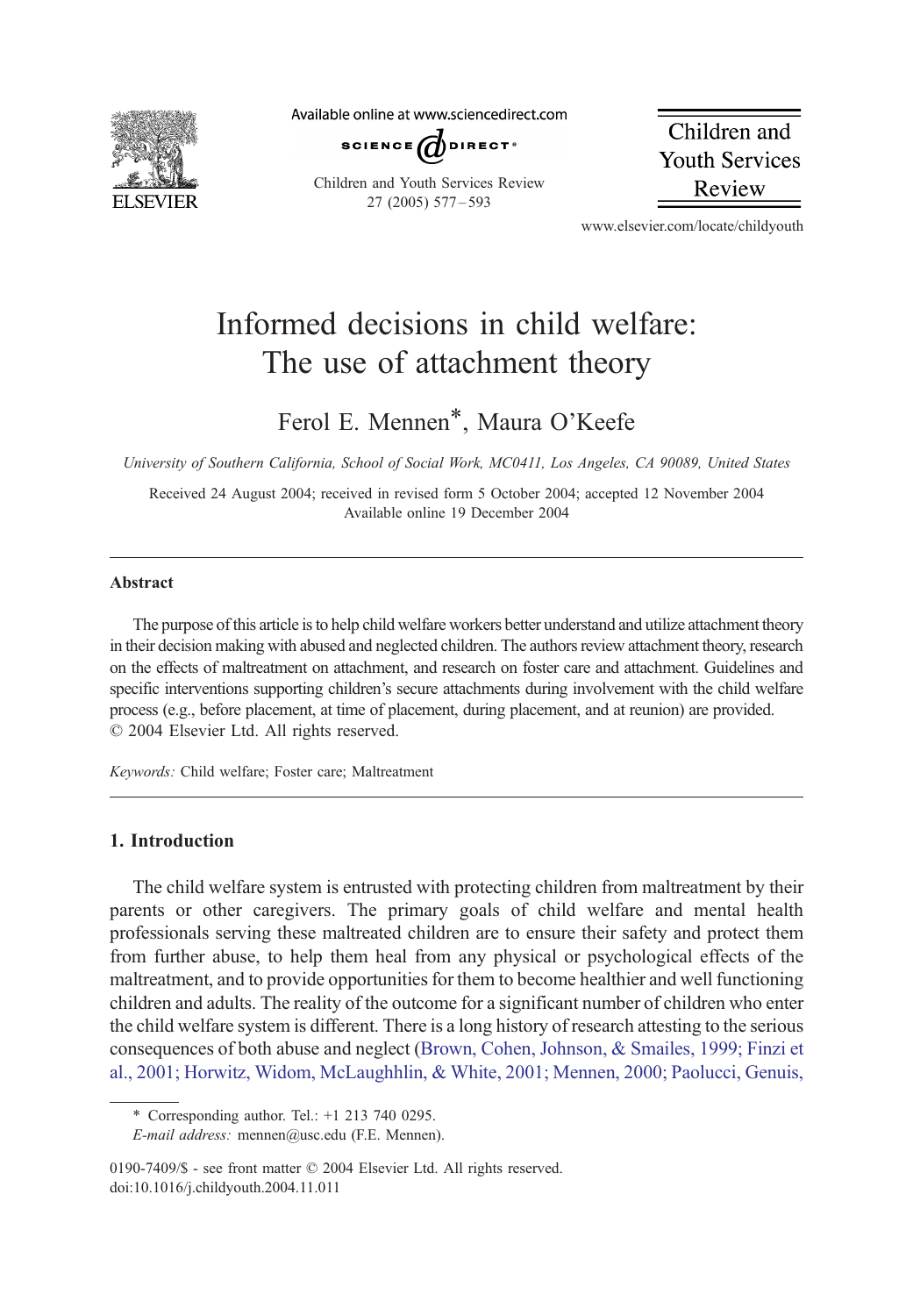& Violato, 2001; Pillay & Schoubben-Hesk, 2001) and the potentially negative consequences of being in foster care ([Bohman & Sigvardsson, 1985; Courtney & Barth, 1996; Dumaret,](#page--1-0) Copppel-Batsch, & Courand, 1997; Triseliotis, 1983). Although there are many reasons for the poor outcomes of these children, some are the result of poor decision making in the system. This article will look at one theory that can aid decision making and thereby improve outcomes for these maltreated children entering the system-attachment theory.

Attachment theory has helped children's services professionals to understand the importance of the relationship between a child and her/his caretaker(s). The quality of a child's attachment has been found to predict adjustment in many domains, including social, psychological, behavioral, and cognitive domains ([Arsenio, Cooperman, & Lover, 2000; Cicchetti & Toth,](#page--1-0) 1998; Fergusson, Woodward, & Horwood, 2000; Kestenbaum, Farber, & Sroufe, 1989; Oppenheim, Sagi, & Lamb, 1988; Wakschlag & Hans, 1999). Given this importance, attention to children's attachments is essential for increasing the likelihood of positive outcomes for children in the child welfare system. While certainly not the only theory that needs to be utilized to make decisions in the system, greater reliance on attachment theory could help avoid some of the problems that make child welfare intervention potentially harmful to children.

The numbers of children who are victimized by child abuse and neglect continues to rise with approximately 903,000 children confirmed as having been victims of maltreatment in 2001 ([U.S. Department of Health and Human Services, Administration for Children and Families,](#page--1-0) Children's Bureau, 2003). Of the 290,000 children entering foster care in 2001, 38% were under 6. There are currently over a half million children in foster care with 42% of these children having been in care more than 2 years ([U.S. Department of Health and Human Services,](#page--1-0) Administration for Children and Families, Children's Bureau, 2003). In 1998, for those children in care more than 2 years, 47% had at least three placements ([U.S. Department of Health and](#page--1-0) Human Services, Administration for Children and Families, Children's Bureau, 2000).

Child welfare policy strives to use children's attachments as a guide to decisions about placement, but the demands of the system can interfere with this ideal. Increased caseloads, poorly trained workers, media attention, and political pressure often combine to lead to decisions that are not in children's best interests. Here are examples of two cases in the system which were handled quite differently.

Case I

Jean and Sonia are a white lesbian professional couple who had been together for 15 years. They wanted to become a family and began this effort by fostering a 4-year-old drug-exposed, African–American girl, Tanya, whom they hoped to adopt. Tanya had been with them for a year. She was placed with them because of their desire to adopt, willingness to take a child of a different race, and one with developmental problems. The process to adopt Tanya was going well, when they were asked if they were willing to take an infant girl. Tanya's mother, still a drug user, had given birth to her sixth drug-exposed baby. Jean and Sonia agreed to take the baby on the condition that they could move forward with adoption. The baby was placed with them from the hospital, and they began the task of helping this infant recover from drug exposure and integrate into their family. After some initial jealousy about another child in the family, Tanya was embracing her new sister. The baby was making a good adjustment as the irritability from the drug exposure diminished. When the infant was 9 months old, they received a visit from their adoption worker who informed them that a relative had turned up and the baby would be placed with an aunt who had previously shown no interest in any of her nieces or nephews. They later learned that the worker, who had religious objections to their sexual orientation and also did not want to see a black child with a white family, had looked for a relative to care for the baby. The placement with the aunt failed. The baby was placed with another foster family without notifying Jean and Sonia.